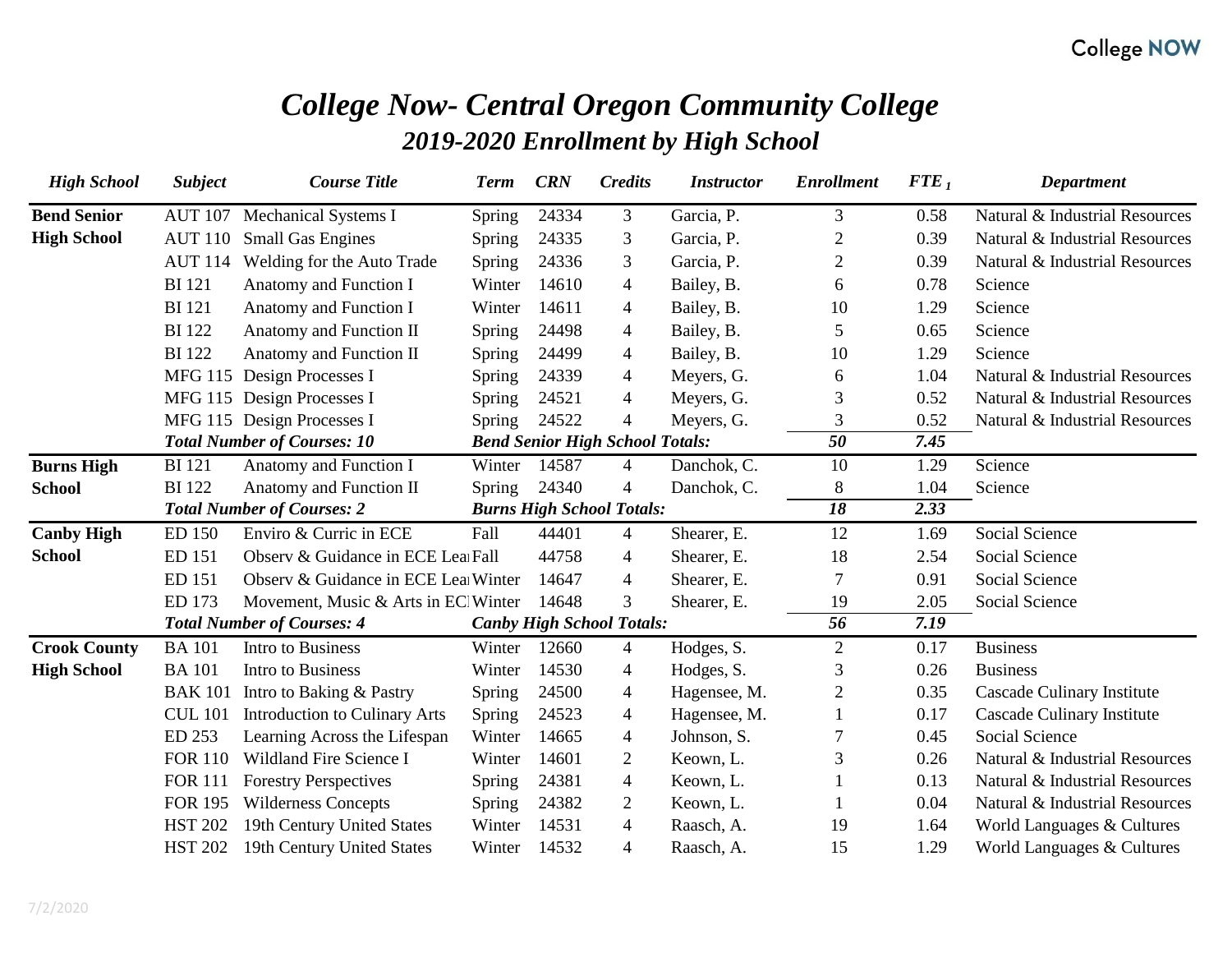| <b>High School</b>   | <b>Subject</b> | <b>Course Title</b>                   | <b>Term</b> | <b>CRN</b> | <b>Credits</b>                           | <b>Instructor</b> | <b>Enrollment</b> | ${FTE}_1$ | <b>Department</b>                 |
|----------------------|----------------|---------------------------------------|-------------|------------|------------------------------------------|-------------------|-------------------|-----------|-----------------------------------|
|                      | <b>HST 203</b> | 20th Century United States            | Spring      | 24341      | $\overline{4}$                           | Raasch, A.        | 14                | 1.21      | World Languages & Cultures        |
|                      | <b>HST 203</b> | 20th Century United States            | Spring      | 24342      | 4                                        | Raasch, A.        | $8\,$             | 0.69      | World Languages & Cultures        |
|                      | <b>WR121</b>   | Academic Composition                  | Winter      | 14603      | $\overline{\mathcal{A}}$                 | Churchill-Dicks,  | 21                | 1.81      | Humanities                        |
|                      | <b>WR121</b>   | Academic Composition                  | Winter      | 14602      | $\overline{4}$                           | Churchill-Dicks,  | 23                | 1.98      | Humanities                        |
|                      | <b>WR122</b>   | Arg/Research/Multimodal Comp Spring   |             | 24501      | 4                                        | Churchill-Dicks,  | 16                | 1.38      | Humanities                        |
|                      | WR 122         | Arg/Research/Multimodal Comp Spring   |             | 24502      | $\overline{4}$                           | Churchill-Dicks,  | 16                | 1.38      | Humanities                        |
|                      |                | <b>Total Number of Courses: 16</b>    |             |            | <b>Crook County High School Totals:</b>  |                   | $\overline{152}$  | 13.21     |                                   |
| <b>Culver High</b>   | <b>BA</b> 101  | Intro to Business                     | Winter      | 14533      | $\overline{4}$                           | Goad, D.          | $\overline{2}$    | 0.17      | <b>Business</b>                   |
| <b>School</b>        |                | MTH 111 College Algebra               | Winter      | 14534      | 4                                        | Yule, D.          | 12                | 1.04      | Mathematics                       |
|                      |                | MTH 112 Trigonometry                  | Spring      | 24344      | $\overline{\mathcal{A}}$                 | Yule, D.          | $\overline{4}$    | 0.35      | Mathematics                       |
|                      | <b>WR121</b>   | Academic Composition                  | Winter      | 14535      | $\overline{4}$                           | Collins Watson,   | 15                | 1.29      | Humanities                        |
|                      | WR 122         | Arg/Research/Multimodal Comr Spring   |             | 24345      | $\overline{4}$                           | Collins Watson,   | 13                | 1.12      | Humanities                        |
|                      |                | <b>Total Number of Courses: 5</b>     |             |            | <b>Culver High School Totals:</b>        |                   | $\overline{46}$   | 3.97      |                                   |
| <b>David Douglas</b> |                | BAK 101 Intro to Baking & Pastry      | Spring      | 24552      | 4                                        | Miller, D.        | $\overline{21}$   | 3.62      | <b>Cascade Culinary Institute</b> |
| <b>High School</b>   |                | <b>Total Number of Courses: 1</b>     |             |            | <b>David Douglas High School Totals:</b> |                   | $\overline{21}$   | 3.62      |                                   |
| <b>La Pine High</b>  |                | HM 230 Lodging Management             | Fall        | 44766      | $\overline{4}$                           | Baisch, J.        | 8                 | 0.75      | Cascade Culinary Institute        |
| <b>School</b>        | <b>HST 202</b> | 19th Century United States            | Fall        | 44399      | $\overline{4}$                           | Wieber, K.        | 30                | 2.82      | World Languages & Cultures        |
|                      | <b>HST 203</b> | 20th Century United States            | Winter      | 14537      | $\overline{4}$                           | Wieber, K.        | 23                | 1.98      | World Languages & Cultures        |
|                      |                | MTH 111 College Algebra               | Winter      | 14536      | $\overline{4}$                           | Goodall, B.       | 10                | 0.86      | Mathematics                       |
|                      |                | MTH 112 Trigonometry                  | Spring      | 24346      | $\overline{4}$                           | Goodall, B.       | $\overline{4}$    | 0.35      | Mathematics                       |
|                      |                | <b>Total Number of Courses: 5</b>     |             |            | La Pine High School Totals:              |                   | $\overline{75}$   | 6.76      |                                   |
| <b>Madras High</b>   | <b>BI</b> 101  | General Biology: Cells & Genes Winter |             | 14562      | 4                                        | Glogau, K.        | 23                | 2.98      | Science                           |
| <b>School</b>        |                | MTH 111 College Algebra               | Winter      | 14538      | $\overline{\mathcal{A}}$                 | Petersen-Hair, D  | 13                | 1.12      | Mathematics                       |
|                      |                | MTH 111 College Algebra               | Winter      | 14563      | $\overline{\mathcal{A}}$                 | Gilmore, K.       | 13                | 1.12      | Mathematics                       |
|                      |                | MTH 112 Trigonometry                  | Spring      | 24503      | $\overline{\mathcal{A}}$                 | Petersen-Hair, D  | $8\,$             | 0.69      | Mathematics                       |
|                      |                | MTH 112 Trigonometry                  | Spring      | 24520      | $\overline{\mathcal{A}}$                 | Gilmore, K.       | 13                | 1.12      | Mathematics                       |
|                      | WR 121         | Academic Composition                  | Spring      | 24347      | $\overline{\mathcal{A}}$                 | Wheeler, M.       | 19                | 1.64      | Humanities                        |
|                      | <b>WR121</b>   | Academic Composition                  | Spring      | 24348      | 4                                        | Wheeler, M.       | 15                | 1.29      | Humanities                        |
|                      | <b>WR121</b>   | Academic Composition                  | Spring      | 24349      | 4                                        | Jones, C.         | 17                | 1.47      | Humanities                        |
|                      | <b>WR122</b>   | Arg/Research/Multimodal Comp Spring   |             | 24351      | $\overline{4}$                           | Jones, C.         | $\overline{4}$    | 0.35      | Humanities                        |
|                      | <b>WR122</b>   | Arg/Research/Multimodal Comp Spring   |             | 24352      | $\overline{4}$                           | Jones, C.         | 9                 | 0.78      | Humanities                        |
|                      |                | <b>Total Number of Courses: 10</b>    |             |            | <b>Madras High School Totals:</b>        |                   | $\overline{134}$  | 12.56     |                                   |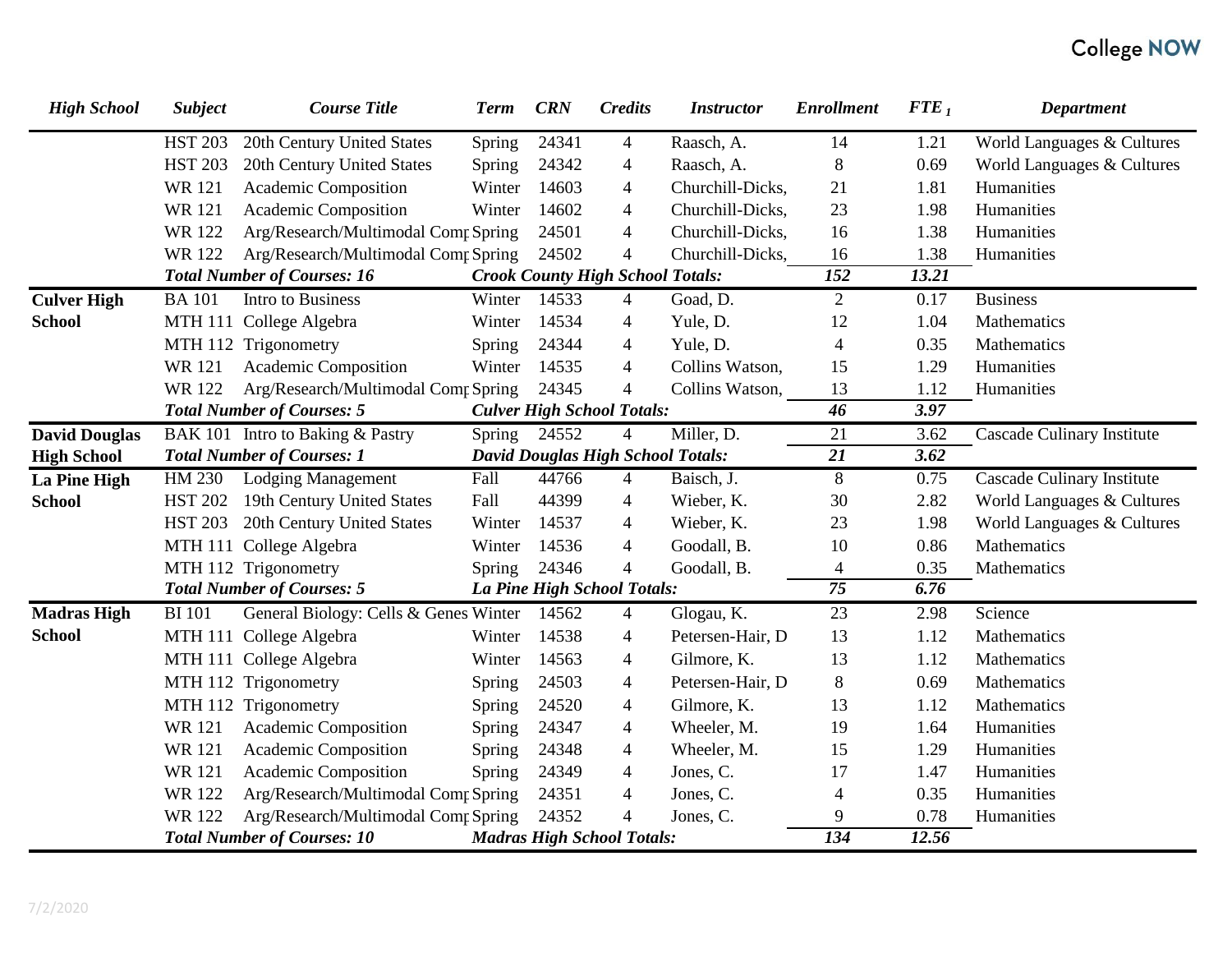| <b>High School</b>   | <b>Subject</b> | <b>Course Title</b>                   | <b>Term</b> | <b>CRN</b> | <b>Credits</b> | <b>Instructor</b> | <b>Enrollment</b> | ${FTE}_1$ | <b>Department</b>              |
|----------------------|----------------|---------------------------------------|-------------|------------|----------------|-------------------|-------------------|-----------|--------------------------------|
| <b>Mountain View</b> | <b>BA111</b>   | <b>Applied Accounting I</b>           | Winter      | 14542      | 3              | Riper, S.         | $\overline{4}$    | 0.26      | <b>Business</b>                |
| <b>High School</b>   | <b>BAK 101</b> | Intro to Baking & Pastry              | Spring      | 24354      | $\overline{4}$ | Kimerling, S.     | $\overline{4}$    | 0.69      | Cascade Culinary Institute     |
|                      | <b>CJ</b> 100  | Survey Criminal Justice System Winter |             | 14544      | 3              | Taroli, L.        | 15                | 0.97      | Social Science                 |
|                      | <b>CJ 220</b>  | Intro to Substantive Law              | Winter      | 14545      | 3              | Taroli, L.        | 20                | 1.29      | Social Science                 |
|                      | CJ 100         | Survey Criminal Justice System Spring |             | 24504      | 3              | Taroli, L.        | 13                | 0.84      | Social Science                 |
|                      | <b>CJ 220</b>  | Intro to Substantive Law              | Spring      | 24505      | 3              | Taroli, L.        | $8\phantom{1}$    | 0.52      | Social Science                 |
|                      | <b>CUL 101</b> | <b>Introduction to Culinary Arts</b>  | Spring      | 24355      | $\overline{4}$ | Kimerling, S.     | 6                 | 1.04      | Cascade Culinary Institute     |
|                      |                | ENG 104 Intro to Literature: Fiction  | Winter      | 14558      | $\overline{4}$ | Clements, M.      | 10                | 0.86      | Humanities                     |
|                      | <b>ENG 106</b> | Intro to Literature: Poetry           | Spring      | 24356      | $\overline{4}$ | Clements, M.      | $\tau$            | 0.6       | Humanities                     |
|                      | FA 101         | Introduction to Film                  | Winter      | 14556      | $\overline{4}$ | Clements, J.      | $\tau$            | 0.6       | Humanities                     |
|                      | FA 101         | Introduction to Film                  | Winter      | 14604      | $\overline{4}$ | Clements, J.      | $8\,$             | 0.69      | Humanities                     |
|                      | FA 101         | Introduction to Film                  | Winter      | 14605      | $\overline{4}$ | Clements, J.      | 22                | 1.9       | Humanities                     |
|                      | <b>HHP 270</b> | Sport and Exercise Psychology         | Winter      | 14552      | $\mathfrak{Z}$ | Chroninger, J.    | 14                | 0.91      | Health & Human Performance     |
|                      |                | HHP 270 Sport and Exercise Psychology | Winter      | 14553      | 3              | Chroninger, J.    | 14                | 0.91      | Health & Human Performance     |
|                      |                | HHP 270 Sport and Exercise Psychology | Spring      | 24516      | $\mathfrak{Z}$ | Chroninger, J.    | 13                | 0.84      | Health & Human Performance     |
|                      |                | HHP 270 Sport and Exercise Psychology | Spring      | 24517      | 3              | Chroninger, J.    | $\mathfrak{S}$    | 0.32      | Health & Human Performance     |
|                      |                | MFG 101 Blueprint Reading             | Spring      | 24430      | $\mathfrak{Z}$ | Schrader, A.      | 11                | 1.42      | Natural & Industrial Resources |
|                      |                | MTH 111 College Algebra               | Fall        | 42562      | $\overline{4}$ | Romero, A.        | 25                | 2.35      | Mathematics                    |
|                      |                | MTH 111 College Algebra               | Fall        | 42563      | $\overline{4}$ | Romero, A.        | 14                | 1.32      | Mathematics                    |
|                      |                | MTH 111 College Algebra               | Fall        | 42564      | $\overline{4}$ | Hutchison, J.     | 20                | 1.88      | Mathematics                    |
|                      |                | MTH 111 College Algebra               | Fall        | 42565      | $\overline{4}$ | Hutchison, J.     | 27                | 2.54      | Mathematics                    |
|                      |                | MTH 111 College Algebra               | Fall        | 44760      | $\overline{4}$ | Sieveking, S.     | 31                | 2.92      | Mathematics                    |
|                      |                | MTH 112 Trigonometry                  | Spring      | 24357      | $\overline{4}$ | Romero, A.        | 19                | 1.64      | Mathematics                    |
|                      |                | MTH 112 Trigonometry                  | Spring      | 24358      | $\overline{4}$ | Romero, A.        | 13                | 1.12      | Mathematics                    |
|                      |                | MTH 112 Trigonometry                  | Spring      | 24359      | $\overline{4}$ | Sieveking, S.     | $25\,$            | 2.16      | Mathematics                    |
|                      |                | MTH 112 Trigonometry                  | Spring      | 24361      | $\overline{4}$ | Hutchison, J.     | 10                | 0.86      | Mathematics                    |
|                      |                | MTH 112 Trigonometry                  | Spring      | 24362      | $\overline{4}$ | Hutchison, J.     | 9                 | 0.78      | Mathematics                    |
|                      |                | MTH 251 Calculus I                    | Winter      | 14540      | $\overline{4}$ | Sieveking, S.     | 30                | 3.88      | Mathematics                    |
|                      |                | MTH 251 Calculus I                    | Winter      | 14541      | $\overline{4}$ | Sieveking, S.     | 27                | 3.49      | Mathematics                    |
|                      |                | MTH 252 Calculus II                   | Spring      | 24363      | $\overline{4}$ | Sieveking, S.     | 17                | 2.2       | Mathematics                    |
|                      |                | MTH 252 Calculus II                   | Spring      | 24364      | $\overline{4}$ | Sieveking, S.     | 17                | 2.2       | Mathematics                    |
|                      |                | MTH 253 Calculus III                  | Winter      | 14646      | $\overline{4}$ | Sieveking, S.     | $\overline{4}$    | 0.52      | Mathematics                    |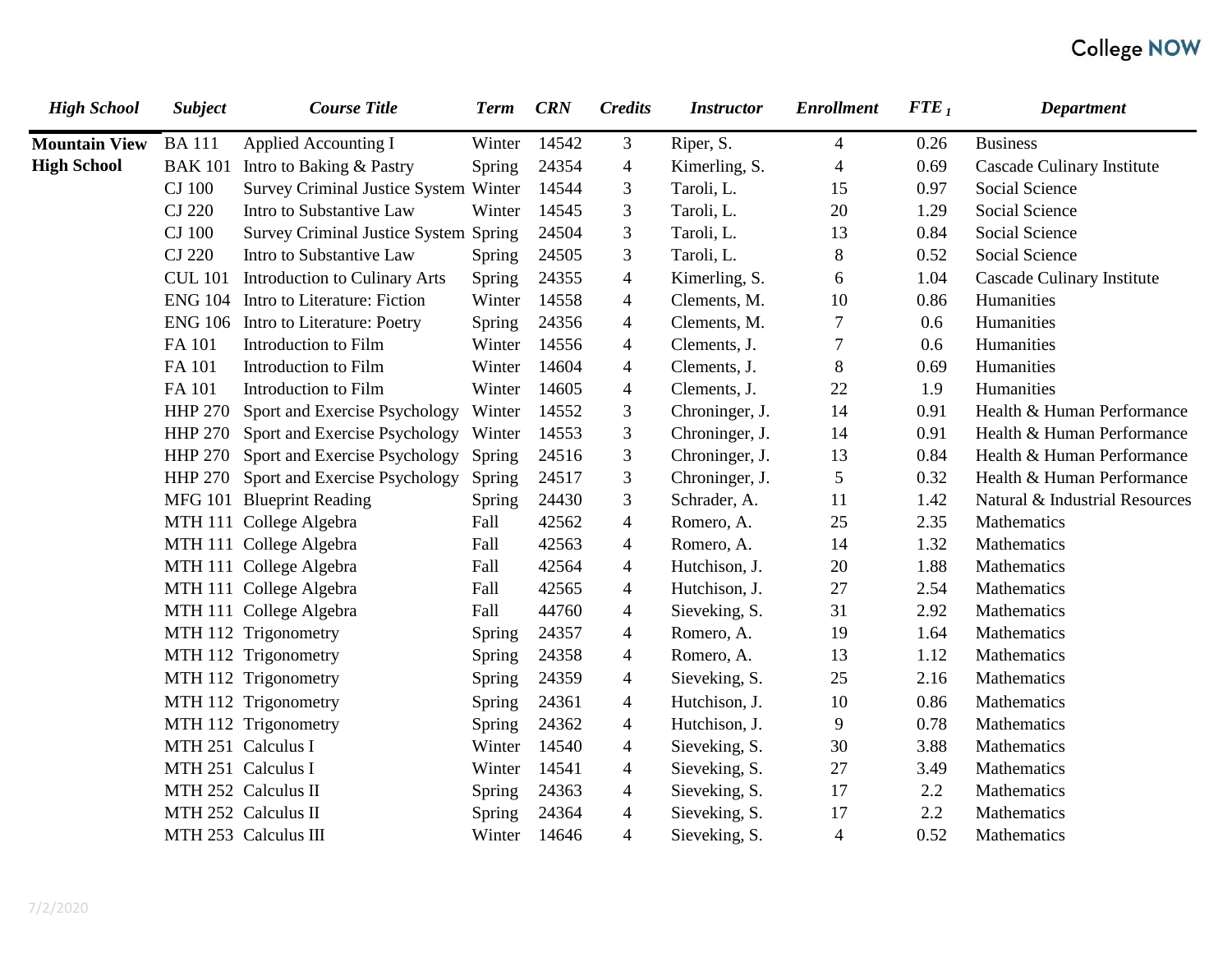| <b>High School</b>    | <b>Subject</b>                    | <b>Course Title</b>                   | <b>Term</b>  | <b>CRN</b> | <b>Credits</b>                       | <b>Instructor</b>                          | <b>Enrollment</b> | ${FTE}_1$         | <b>Department</b>                 |
|-----------------------|-----------------------------------|---------------------------------------|--------------|------------|--------------------------------------|--------------------------------------------|-------------------|-------------------|-----------------------------------|
|                       | <b>PSY 201</b>                    | Mind and Brain                        | Winter       | 14559      | $\overline{\mathcal{A}}$             | Vallerga, T.                               | $8\,$             | 0.69              | Social Science                    |
|                       | <b>PSY 201</b>                    | Mind and Brain                        | Winter       | 14560      | 4                                    | Vallerga, T.                               | 18                | 1.55              | Social Science                    |
|                       | <b>PSY 202</b>                    | Mind and Society                      | Spring       | 24506      | $\overline{\mathcal{A}}$             | Vallerga, T.                               | $\, 8$            | 0.69              | Social Science                    |
|                       | <b>PSY 202</b>                    | Mind and Society                      | Spring       | 24507      | 4                                    | Vallerga, T.                               | 13                | 1.12              | Social Science                    |
|                       | <b>WR121</b>                      | Academic Composition                  | Winter       | 14548      | $\overline{\mathcal{A}}$             | Clements, J.                               | 29                | 2.5               | Humanities                        |
|                       | <b>WR121</b>                      | Academic Composition                  | Winter       | 14551      | 4                                    | Clements, J.                               | 16                | 1.38              | Humanities                        |
|                       | <b>WR121</b>                      | Academic Composition                  | Winter       | 14554      | 4                                    | Bohnlein, J.                               | 18                | 1.55              | Humanities                        |
|                       | <b>WR121</b>                      | Academic Composition                  | Winter       | 14555      | 4                                    | Bohnlein, J.                               | 20                | 1.73              | Humanities                        |
|                       | <b>WR122</b>                      | Arg/Research/Multimodal Comp Spring   |              | 24366      | $\overline{\mathcal{A}}$             | Clements, J.                               | 20                | 1.73              | Humanities                        |
|                       | <b>WR122</b>                      | Arg/Research/Multimodal Comp Spring   |              | 24367      | $\overline{\mathcal{L}}$             | Clements, J.                               | 15                | 1.29              | Humanities                        |
|                       | <b>WR122</b>                      | Arg/Research/Multimodal Comp Spring   |              | 24368      | 4                                    | Bohnlein, J.                               | 15                | 1.29              | Humanities                        |
|                       | <b>WR122</b>                      | Arg/Research/Multimodal Comp Spring   |              | 24369      | $\overline{4}$                       | Bohnlein, J.                               | 12                | 1.04              | Humanities                        |
|                       |                                   | <b>Total Number of Courses: 44</b>    |              |            |                                      | <b>Mountain View High School Totals:</b>   | 661               | 61.08             |                                   |
| <b>Redmond High</b>   | <b>CJ</b> 100                     | Survey Criminal Justice System Winter |              | 14564      | 3                                    | Hettiger, R.                               | $\,8\,$           | 0.52              | Social Science                    |
| <b>School</b>         |                                   | ENG 104 Intro to Literature: Fiction  | Winter       | 14645      | $\overline{\mathcal{A}}$             | Sarrett, R.                                | $\,8\,$           | 0.69              | Humanities                        |
|                       |                                   | HST 202 19th Century United States    | Winter       | 14652      | $\overline{\mathcal{A}}$             | Baumgartner, C.                            | 20                | 1.73              | World Languages & Cultures        |
|                       | <b>HST 202</b>                    | 19th Century United States            | Winter       | 14565      | $\overline{\mathcal{L}}$             | Baumgartner, C.                            | 9                 | 0.78              | World Languages & Cultures        |
|                       | <b>HST 203</b>                    | 20th Century United States            | Spring       | 24372      | $\overline{\mathcal{L}}$             | Baumgartner, C.                            | 21                | 1.81              | World Languages & Cultures        |
|                       |                                   | MFG 103 Welding Technology I          | Fall         | 44765      | 4                                    | Kernion, D.                                | 1                 | 0.19              | Natural & Industrial Resources    |
|                       |                                   | MFG 115 Design Processes I            | Fall         | 44762      | 4                                    | Kernion, D.                                | $\overline{c}$    | 0.38              | Natural & Industrial Resources    |
|                       |                                   | MFG 115 Design Processes I            | Fall         | 44763      | 4                                    | Kernion, D.                                |                   | 0.19              | Natural & Industrial Resources    |
|                       | <b>WR121</b>                      | Academic Composition                  | Spring       | 24418      | $\overline{4}$                       | Beltran, H.                                | 6                 | 0.52              | Humanities                        |
|                       | <b>WR121</b>                      | Academic Composition                  | Spring       | 24419      | $\overline{4}$                       | Beltran, H.                                | 15                | 1.29              | Humanities                        |
|                       |                                   | <b>Total Number of Courses: 10</b>    |              |            | <b>Redmond High School Totals:</b>   |                                            | $\overline{91}$   | 8.10              |                                   |
| <b>Redmond</b>        | <b>CJ</b> 100                     | Survey Criminal Justice System Spring |              | 24510      | 3                                    | Killpack, M.                               | $\overline{4}$    | 0.26              | Social Science                    |
| <b>Proficiency</b>    | <b>CJ</b> 100                     | Survey Criminal Justice System Fall   |              | 43543      | 3                                    | Killpack, M.                               | 10                | 0.71              | Social Science                    |
| <b>Academy (RPA)</b>  | CJ 220                            | Intro to Substantive Law              | Spring       | 24375      | 3                                    | Killpack, M.                               | 5                 | 0.32              | Social Science                    |
|                       | <b>Total Number of Courses: 3</b> |                                       |              |            |                                      | <b>Redmond Proficiency Academy Totals:</b> | 19                | $\overline{1.29}$ |                                   |
| <b>Ridgeview High</b> |                                   | CUL 101 Introduction to Culinary Arts | Fall         | 44769      | $\overline{4}$                       | Shotwell, B.                               | 3                 | 0.56              | <b>Cascade Culinary Institute</b> |
| <b>School</b>         |                                   | MFG 115 Design Processes I            | Fall         | 44764      | $\overline{4}$                       | O'Neill, C.                                | 7                 | 1.32              | Natural & Industrial Resources    |
|                       |                                   | <b>Total Number of Courses: 2</b>     |              |            | <b>Ridgeview High School Totals:</b> |                                            | 10                | 1.88              |                                   |
| <b>Sisters High</b>   |                                   | HST 202 19th Century United States    | Winter 14568 |            | 4                                    | Greaney, G.                                | $\,8\,$           | 0.69              | World Languages & Cultures        |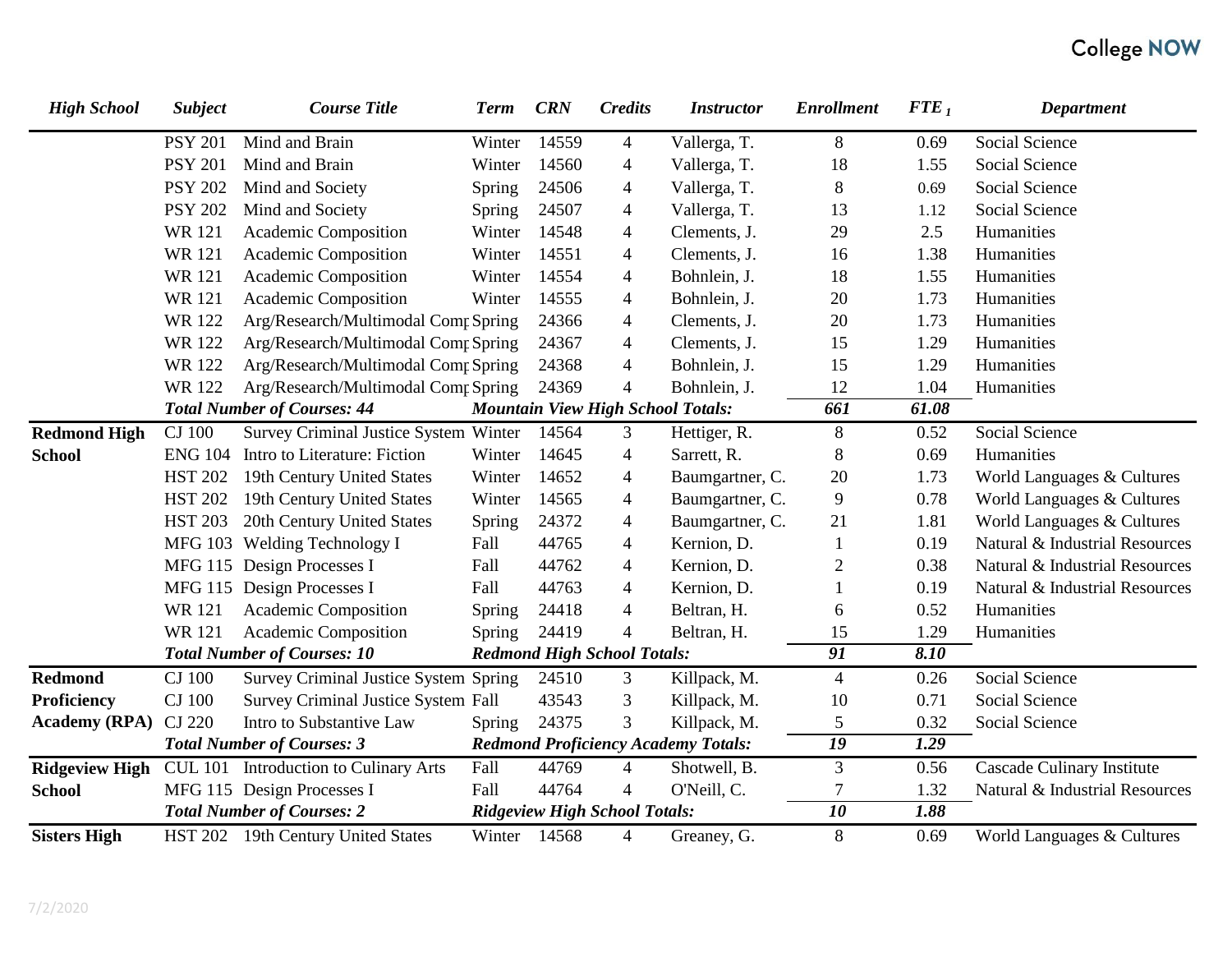| <b>High School</b> | <b>Subject</b> | <b>Course Title</b>               | <b>Term</b> | <b>CRN</b> | <b>Credits</b>                     | <b>Instructor</b> | <b>Enrollment</b>        | ${FTE}_1$ | <b>Department</b>              |
|--------------------|----------------|-----------------------------------|-------------|------------|------------------------------------|-------------------|--------------------------|-----------|--------------------------------|
| <b>School</b>      | <b>HST 203</b> | 20th Century United States        | Spring      | 24377      | $\overline{4}$                     | Greaney, G.       | $\tau$                   | 0.6       | World Languages & Cultures     |
|                    |                | MFG 101 Blueprint Reading         | Winter      | 14572      | 3                                  | Cosby, T.         | $\boldsymbol{2}$         | 0.26      | Natural & Industrial Resources |
|                    |                | MFG 115 Design Processes I        | Spring      | 24378      | 4                                  | Cosby, T.         | $\overline{2}$           | 0.35      | Natural & Industrial Resources |
|                    |                | MTH 111 College Algebra           | Winter      | 14569      | 4                                  | O'Neill, D.       | 10                       | 0.86      | Mathematics                    |
|                    |                | MTH 111 College Algebra           | Winter      | 14570      | 4                                  | O'Neill, D.       | 11                       | 0.95      | Mathematics                    |
|                    |                | MTH 112 Trigonometry              | Spring      | 24379      | 4                                  | O'Neill, D.       | 13                       | 1.12      | Mathematics                    |
|                    | <b>WR121</b>   | Academic Composition              | Winter      | 14571      | $\overline{4}$                     | Bradley, M.       | 20                       | 1.73      | Humanities                     |
|                    | <b>WR121</b>   | Academic Composition              | Spring      | 24380      | $\overline{\mathcal{L}}$           | Bradley, M.       | $\overline{\mathcal{A}}$ | 0.35      | Humanities                     |
|                    |                | <b>Total Number of Courses: 9</b> |             |            | <b>Sisters High School Totals:</b> |                   | 77                       | 6.91      |                                |
| <b>Summit High</b> | <b>BI</b> 121  | Anatomy and Function I            | Spring      | 24420      | $\overline{4}$                     | Colquhoun, J.     | 16                       | 2.07      | Science                        |
| <b>School</b>      | <b>BI</b> 121  | Anatomy and Function I            | Spring      | 24421      | $\overline{\mathcal{A}}$           | Colquhoun, J.     | 9                        | 1.16      | Science                        |
|                    | <b>BI</b> 121  | Anatomy and Function I            | Spring      | 24423      | 4                                  | Colquhoun, J.     | 10                       | 1.29      | Science                        |
|                    | <b>BI</b> 121  | Anatomy and Function I            | Spring      | 24424      | $\overline{4}$                     | Colquhoun, J.     | 7                        | 0.91      | Science                        |
|                    | <b>BI</b> 121  | Anatomy and Function I            | Spring      | 24425      | $\overline{\mathcal{A}}$           | Colquhoun, J.     | 6                        | 0.78      | Science                        |
|                    | <b>HST 202</b> | 19th Century United States        | Winter      | 14584      | $\overline{\mathcal{A}}$           | Justema, E.       | 5                        | 0.43      | World Languages & Cultures     |
|                    | <b>HST 202</b> | 19th Century United States        | Winter      | 14585      | $\overline{4}$                     | Justema, E.       | 6                        | 0.52      | World Languages & Cultures     |
|                    | <b>HST 203</b> | 20th Century United States        | Spring      | 24508      | 4                                  | Justema, E.       | 6                        | 0.52      | World Languages & Cultures     |
|                    | <b>HST 203</b> | 20th Century United States        | Spring      | 24509      | $\overline{\mathcal{A}}$           | Justema, E.       | 4                        | 0.35      | World Languages & Cultures     |
|                    |                | MTH 111 College Algebra           | Winter      | 14573      | 4                                  | Bussmann, H.      | 7                        | 0.6       | Mathematics                    |
|                    |                | MTH 111 College Algebra           | Winter      | 14574      | $\overline{4}$                     | Bussmann, H.      | 11                       | 0.95      | Mathematics                    |
|                    |                | MTH 111 College Algebra           | Winter      | 14575      | 4                                  | Bussmann, H.      | 19                       | 1.64      | Mathematics                    |
|                    |                | MTH 111 College Algebra           | Winter      | 14576      | 4                                  | Bussmann, H.      | 16                       | 1.38      | Mathematics                    |
|                    |                | MTH 111 College Algebra           | Winter      | 14577      | $\overline{\mathcal{A}}$           | Bussmann, H.      | 9                        | 0.78      | Mathematics                    |
|                    |                | MTH 111 College Algebra           | Winter      | 14588      | 4                                  | Greenwood, J.     | 5                        | 0.43      | Mathematics                    |
|                    |                | MTH 111 College Algebra           | Winter      | 14589      | $\overline{\mathcal{A}}$           | Greenwood, J.     | 6                        | 0.52      | Mathematics                    |
|                    |                | MTH 111 College Algebra           | Winter      | 14590      | 4                                  | Greenwood, J.     | 7                        | 0.6       | Mathematics                    |
|                    |                | MTH 112 Trigonometry              | Spring      | 24383      | $\overline{\mathcal{A}}$           | Greenwood, J.     |                          | 0.09      | Mathematics                    |
|                    |                | MTH 112 Trigonometry              | Spring      | 24384      | $\overline{\mathcal{A}}$           | Greenwood, J.     | $\mathbf{2}$             | 0.17      | Mathematics                    |
|                    |                | MTH 112 Trigonometry              | Spring      | 24385      | $\overline{4}$                     | Greenwood, J.     | 5                        | 0.43      | Mathematics                    |
|                    |                | MTH 112 Trigonometry              | Spring      | 24511      | 4                                  | Bussmann, H.      | 7                        | 0.6       | Mathematics                    |
|                    |                | MTH 112 Trigonometry              | Spring      | 24512      | $\overline{\mathcal{A}}$           | Bussmann, H.      | 13                       | 1.12      | Mathematics                    |
|                    |                | MTH 112 Trigonometry              | Spring      | 24513      | $\overline{4}$                     | Bussmann, H.      | 14                       | 1.21      | Mathematics                    |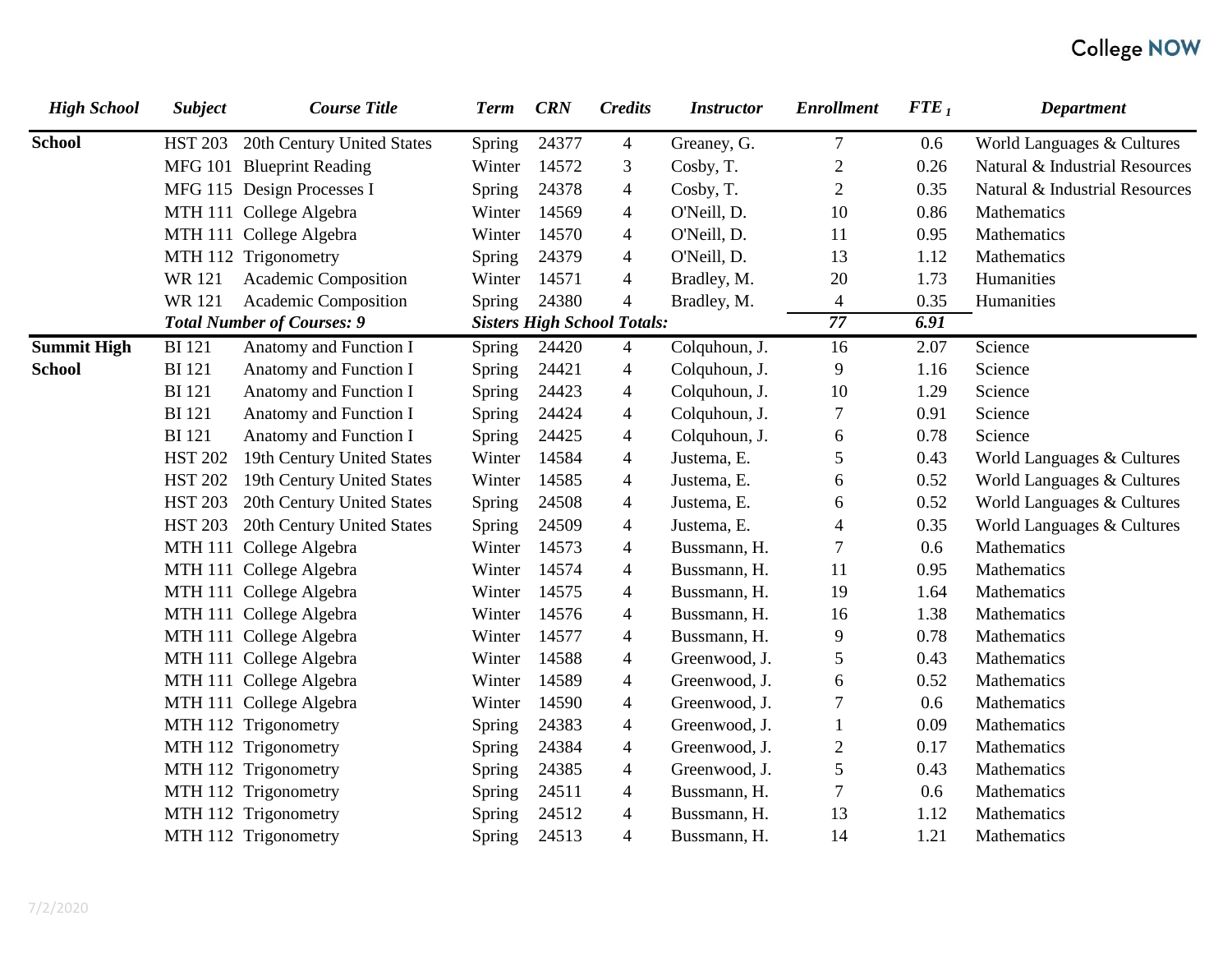| <b>High School</b>   | <b>Subject</b> | <b>Course Title</b>                 | <b>Term</b> | <b>CRN</b> | <b>Credits</b>                    | <i>Instructor</i>                           | <b>Enrollment</b> | ${FTE}_1$ | <b>Department</b>  |
|----------------------|----------------|-------------------------------------|-------------|------------|-----------------------------------|---------------------------------------------|-------------------|-----------|--------------------|
|                      |                | MTH 112 Trigonometry                | Spring      | 24514      | 4                                 | Bussmann, H.                                | 15                | 1.29      | Mathematics        |
|                      |                | MTH 112 Trigonometry                | Spring      | 24515      | 4                                 | Bussmann, H.                                | 8                 | 0.69      | Mathematics        |
|                      |                | MTH 251 Calculus I                  | Winter      | 14578      | 4                                 | Quick, K.                                   | 8                 | 1.04      | Mathematics        |
|                      |                | MTH 251 Calculus I                  | Winter      | 14579      | 4                                 | Quick, K.                                   | 3                 | 0.39      | Mathematics        |
|                      |                | MTH 251 Calculus I                  | Winter      | 14580      | 4                                 | Quick, K.                                   | 3                 | 0.39      | Mathematics        |
|                      |                | MTH 252 Calculus II                 | Spring      | 24386      | 4                                 | Quick, K.                                   | 3                 | 0.39      | <b>Mathematics</b> |
|                      |                | MTH 252 Calculus II                 | Spring      | 24387      | 4                                 | Quick, K.                                   | 3                 | 0.39      | Mathematics        |
|                      |                | MTH 252 Calculus II                 | Spring      | 24388      | 4                                 | Quick, K.                                   | 3                 | 0.39      | Mathematics        |
|                      | WR 121         | Academic Composition                | Winter      | 14581      | 4                                 | Holdredge, A.                               | 21                | 1.81      | Humanities         |
|                      | <b>WR121</b>   | <b>Academic Composition</b>         | Winter      | 14582      | 4                                 | Holdredge, A.                               | 21                | 1.81      | Humanities         |
|                      | <b>WR121</b>   | Academic Composition                | Winter      | 14583      | 4                                 | Holdredge, A.                               | 24                | 2.07      | Humanities         |
|                      | WR 122         | Arg/Research/Multimodal Comp Spring |             | 24389      | 4                                 | Holdredge, A.                               | 15                | 1.29      | Humanities         |
|                      | <b>WR122</b>   | Arg/Research/Multimodal Comr Spring |             | 24390      | 4                                 | Holdredge, A.                               | 12                | 1.04      | Humanities         |
|                      | WR 122         | Arg/Research/Multimodal Comp Spring |             | 24391      | 4                                 | Holdredge, A.                               | 14                | 1.21      | Humanities         |
|                      |                | <b>Total Number of Courses: 37</b>  |             |            | <b>Summit High School Totals:</b> |                                             | 344               | 32.75     |                    |
| <b>Trinity</b>       | <b>BI</b> 121  | Anatomy and Function I              | Winter      | 14586      | 4                                 | Stueve, T.                                  |                   | 0.91      | Science            |
| <b>Lutheran High</b> | <b>BI</b> 122  | Anatomy and Function II             | Spring      | 24392      | 4                                 | Stueve, T.                                  | 6                 | 0.78      | Science            |
| <b>School</b>        |                | <b>Total Number of Courses: 2</b>   |             |            |                                   | <b>Trinity Lutheran High School Totals:</b> | 13                | 1.69      |                    |